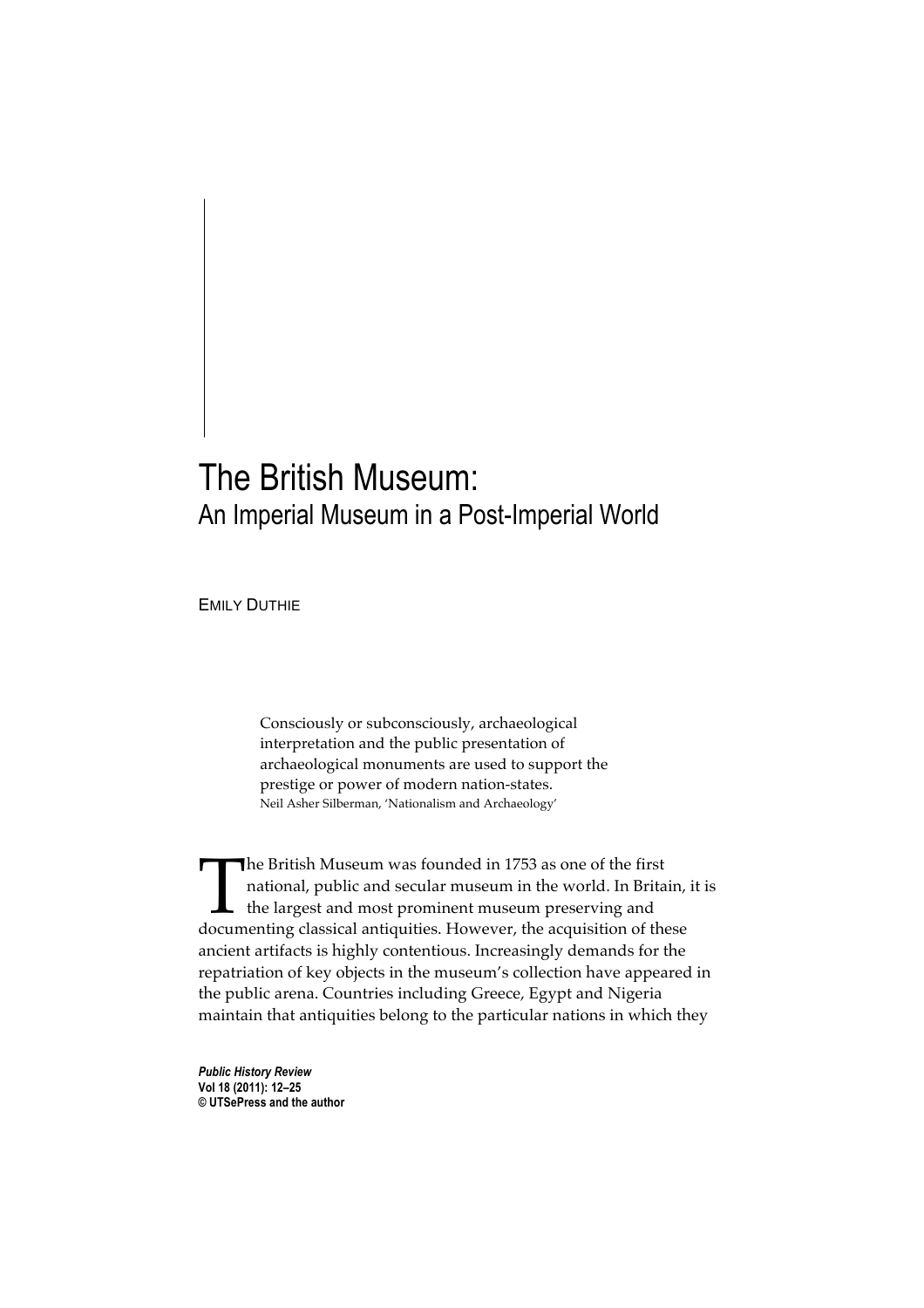were found and demand the return of ancient artifacts to national jurisdiction. The British Museum has rejected most demands for repatriation. Identifying itself as a 'universal museum',<sup>1</sup> it maintains that it is a global institution with the right to exhibit artifacts from diverse cultures. In this article, I examine the museum in the context of the loss of British imperial power in a now largely post-colonial world. I argue that the museum remains a trope of empire: that it is still an essentially imperialist institution resistant to attempts to dismantle a dominant British culture of the past.

In 1753, Sir Hans Sloane bequeathed the British Museum's founding collection to the nation. A physician and naturalist, Sloane had amassed a vast collection of 'plants, fossils, minerals, zoological, anatomical and pathological specimens, antiquities and artificial curiosities, prints, drawings and coins, books and manuscripts.'<sup>2</sup> His private collection at his country mansion in Chelsea received a number of notable visitors, including Handel and the Prince and Princess of Wales. The Prince emphasised the importance of this 'treasure house' and 'expressed the great pleasure it gave him to see so magnificent a collection in England, esteeming it as an ornament to the nation; and how much it must conduce to the benefit of learning and how great an honour will redound to Britain to have it established for public use to the latest posterity.<sup>3</sup> His remark was prescient. When Sloane died, he left his collection of 79 575 objects to the nation. On 7 June 1753, King George II gave his formal assent to the Act of Parliament that established the British Museum. Two other collections were also brought under the care of the museum at this time: the Cottonian Library of books assembled by Sir Robert Cotton and the Harleian collection of manuscripts from the Earls of Oxford. These were joined in 1757 with the Royal Library.<sup>4</sup> The collection was originally held in Montagu House, a converted seventeenth-century mansion. The British Museum's present building, designed in the Greek revival style by Sir Robert Smirke, was built on the site of Montagu House between 1823 and 1852.<sup>5</sup>

The British Museum's specialised interest in classical antiquities began as early as 1772 when the museum acquired a collection of Greek vases belonging to Sir William Hamilton.<sup>6</sup> Other notable objects acquired included the first ancient Egyptian mummy donated to the museum in 1756 as well as a number of ethnographic artifacts given to the museum after Captain Cook's three Pacific voyages (1767-70). The Rosetta Stone was acquired in 1802 and the Townley collection of classical sculpture, including the Discobolosa statue and the bust of a young woman at Clytiea was accessioned in  $1805$ .<sup>7</sup> The importance of ancient artifacts was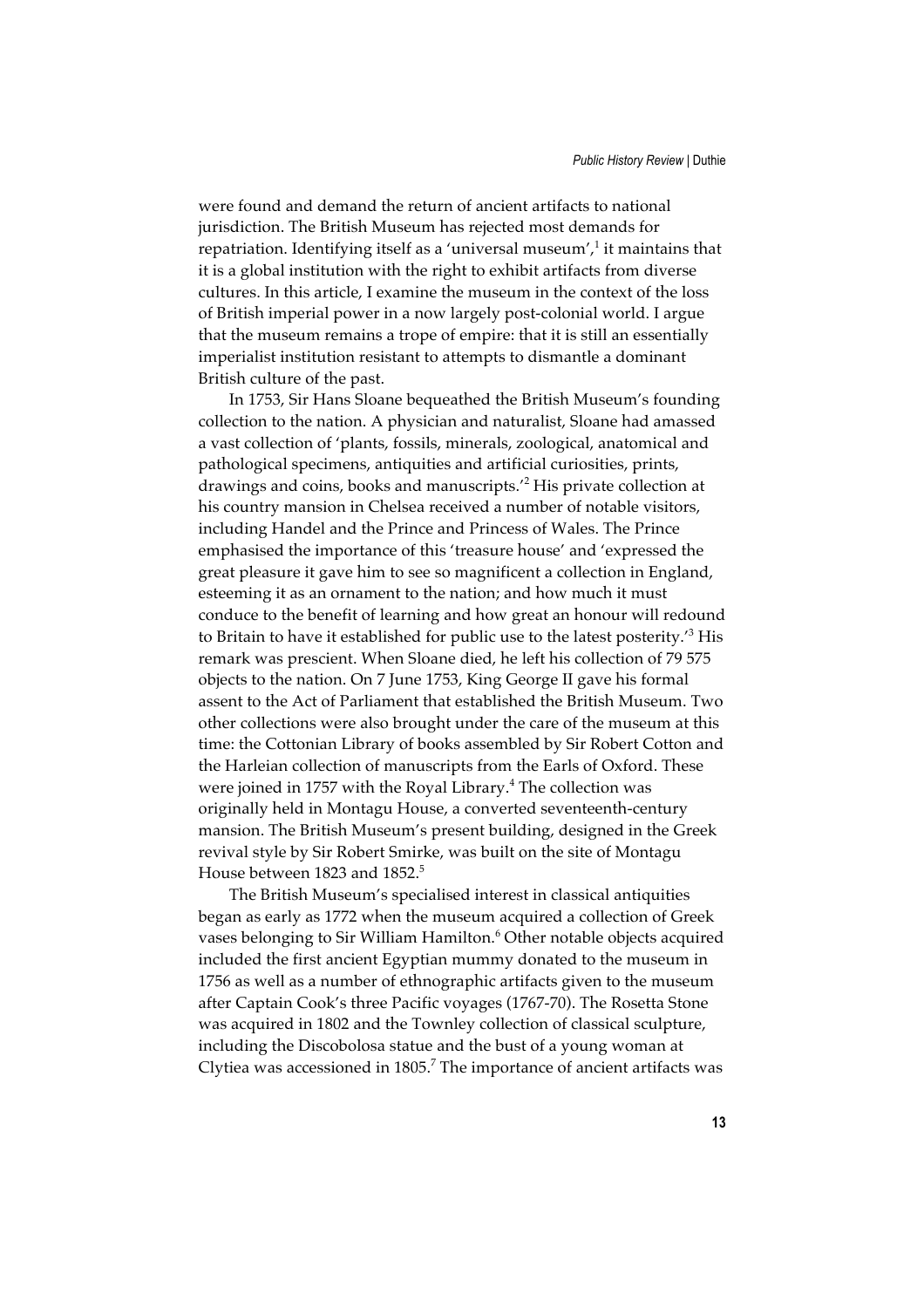officially recognised when the Department of Antiquities was founded in  $1807$ .<sup>8</sup>

In a brochure for the public, under the rubric, 'Don't miss', the museum currently promotes the following objects: the King of Ife, the Rosetta Stone, the Parthenon sculptures, the Assyrian lion hunt reliefs, mummies, Oxus Treasure, the Royal Game of Ur, Lewis chessmen and Samurai armour. The Elgin Marbles, the Rosetta Stone and the Benin Bronzes are its most famous objects.<sup>9</sup> In 1860, the Department of Antiquities was divided into three new departments that reflected the priorities of the collection: Greek and Roman Antiquities, Coins and Medals and Oriental Antiquities.<sup>10</sup> So preoccupied was the museum with ancient artifacts that it was not until the appointment of the curator, Augustus Franks, in 1851 that the Museum began for the first time to collect British and European medieval antiquities.<sup>11</sup> Promoting itself as a 'universal collection', the museum was now accumulating both western and non-western objects. In a British Museum publication, *The Story of the British Museum*, Marjorie Caygill, the Assistant Keeper at the museum, declares that at the height of empire in the nineteenth century

> it was possible for the inquisitive visitor to Bloomsbury to see the 'cabinet of curiosities' in which a section of an old palace near Moscow was displayed next to earthenware from Southern America, figures of German miners, Chinese and 'other shoes'; where, before modern principles of classification imposed an element of uniformity… Chinese bows and arrows and snow shoes were thought to be fit companions for King William and Queen Mary cut in walnut shells and a landscape painted on a spider's web, not to mention the jaw and other parts of an unknown animal from Maastricht, stones from the bladders of horses and hairballs from the stomachs of cows.<sup>12</sup>

Undoubtedly, Caygill's remark is typical of the modern British Museum's depiction of itself as an enlightened institution and 'an ordered representation of the world in miniature.'13

As a custodian of cultural objects, the museum's professed aims appear to be highly altruistic. On its official website, it is called a 'museum of the world, for the world'14 and the museum's present director, Neil McGregor, declares that it is for 'all mankind.'15 Its collections also include representative examples of the world's artistic legacy prompting James Cuno, the director of the Art Institute of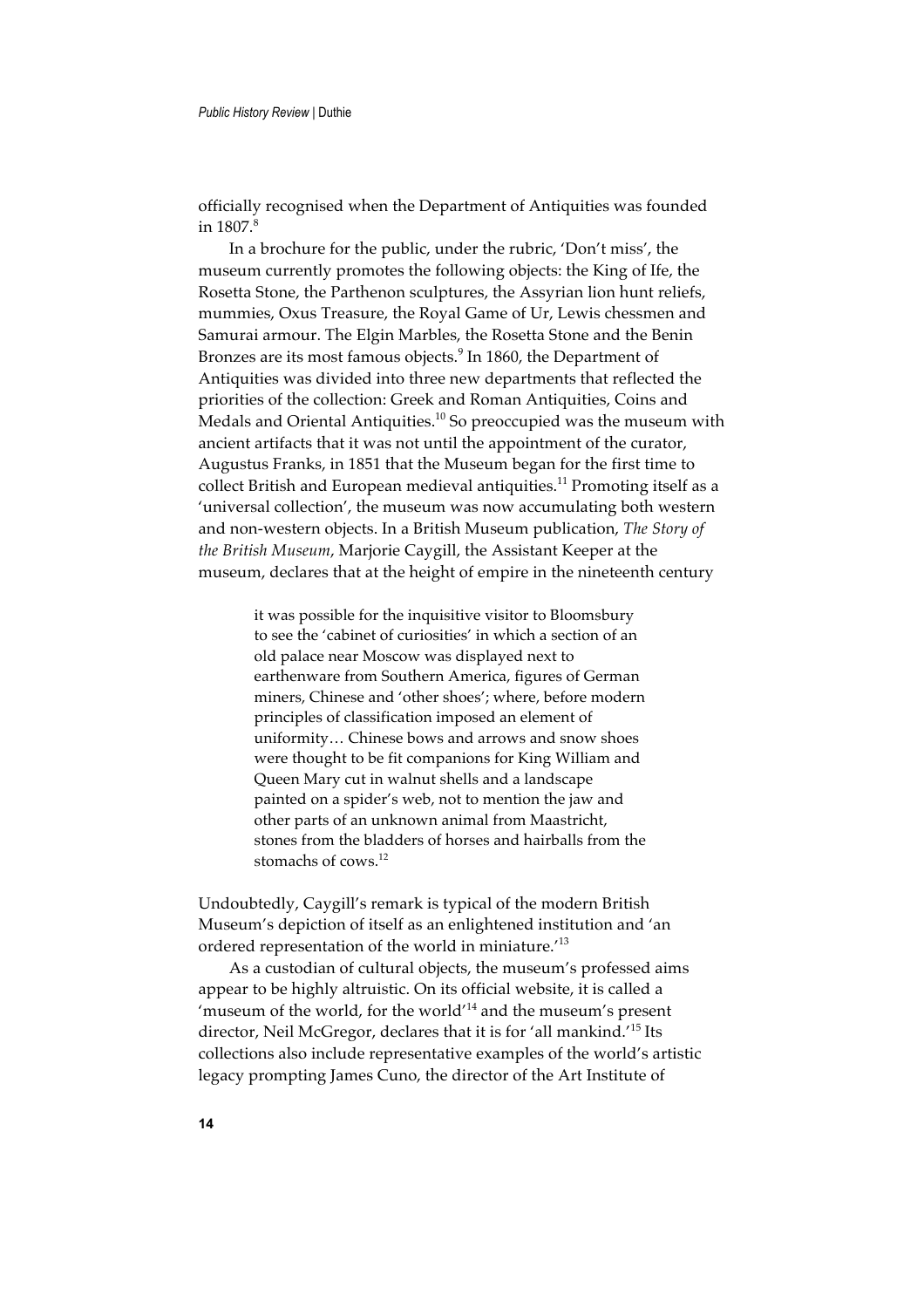Chicago, to argue that 'encyclopaedic museums' like the British Museum effectively direct attention to distant cultures and enhance historical knowledge.16 In the contemporary British press, McGregor has been widely credited with redefining the role of the British Museum in public life. He emphasises the importance of an international community of enquiry, maintaining that his museum is 'not a Eurocentric one, and the public perception is not overwhelmingly Eurocentric… We have a way of thinking about the whole world.'17 He notes that from the museum's beginnings 'the objects were to be available free of charge to all "studious and curious persons" and were stated explicitly to be for foreigners as well as natives.'18 However, such statements quietly elide the relevance and importance of colonial history in the creation and development of the British Museum. Imperialism is part of the Bloomsbury story. Ostensibly, McGregor has introduced an 'egalitarian ethos' to the museum. *The Sunday Times* observed in 2007 that the museum has evolved from being an 'imperial war chest' to a 'global resource.'19 However, such claims are historically weak and are open to challenge.

In the nineteenth century, the museum was a powerful symbol of empire and the representations of the world that it offered were deeply imbued with the culture of British imperialism. As Barringer and Flynn observe, it was an 'imperial archive' and 'the most spectacular repository of the material culture of empire.'20 The meaning of an object is inflected and even re-invented by the context in which it is displayed. Thus, the removal of objects by the British Museum from a 'colonial periphery' to an 'imperial centre' changed the ways in which they were interpreted.<sup>21</sup> The movement of objects to the 'centre' symbolically enacted the idea that London was the heart of the empire. As a correspondent wrote of the British Museum in 1837: 'There is not a better sight in London; there are few places better worth seeing in the world.'<sup>22</sup> More recently, Tim Barringer and Tom Flynn wrote: 'The British Museum could never be restricted to British things, for to do so would set a limit to the reach of British power, as well as to the gaze of the all-comprehending and autonomous subject.'23 This ideal is also made manifest in Moncure Conway's book, *Travels in South Kensington*, which was written in 1882:

> 'Come' said my friend, Professor Omnium, one clear morning, 'let us take an excursion round the world'… 'My dear friend', said I, 'it is among my dreams one day to visit India, China, Japan, California, but at present you might as well ask me to go with you to the moon.' 'You misunderstand', replied Professor Omnium. 'I do not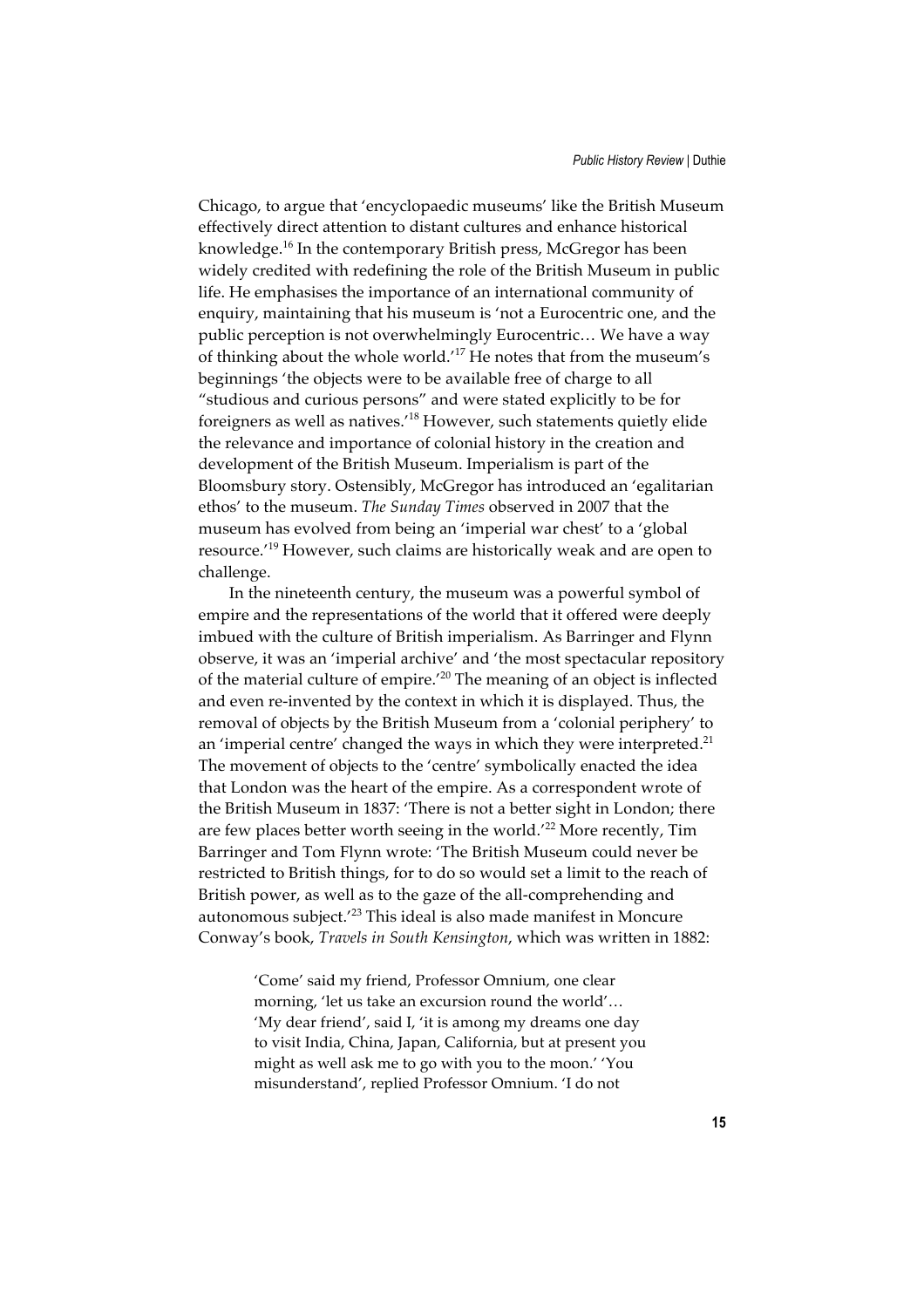propose to leave London. We can never go round the world, except in a small, limited way, if we leave London… Ten thousand people and a dozen governments have been at infinite pains and expense to bring the cream of the East and the West to your own doors.'<sup>24</sup>

Museum building in Britain in the nineteenth century was a direct consequence of war, colonialism and missionary expeditions, which returned with 'exotic' objects. In London, museums were built after successful colonial ventures with displays of empire and the hope that such displays, like the empire itself, would be a lasting achievement. A poem composed for the opening of London's Imperial Institute vaunted the 'Empire of a Thousand Years.'<sup>25</sup>

Many of the ancient treasures in the British Museum were 'acquired' through aggressive and opportunistic looting and plundering and by the fraudulent 'purchasing' of objects. Sir Aurel Stein's removal of a whole library of ancient Chinese documents from the Dunhuang Caves in China in 1907 is, in Simon Winchester's words, 'a grisly example of western perfidy.'26 For a paltry sum of £220, Stein persuaded the monk, Wang Yuanlu, to sell the entire contents of the caves. He took at least twenty-four wagonloads of papers and thousands of ancient objects, comprising one of the richest finds in archaeological history – including the Diamond Sutra, the world's earliest known printed book.<sup>27</sup> The British Punitive Expedition against Benin in 1897 is another typical case of imperial aggression that resulted in the plundering of art.<sup>28</sup> The Benin bronzes, a collection of more than a thousand brass plaques were seized by a British force from the royal palace of the Kingdom of Benin (now part of Modern Nigeria) and given to the British Foreign Office. Around two hundred of these were given to the British Museum. Similarly, the acquisition of the Parthenon Marbles in Athens was the result of opportunism. Thomas Bruce, the seventh earl of Elgin, had originally intended only to take back to Britain drawings and moulds of Classical Greek antiquities. However, between 1801 and 1812, he removed a number of sculptures from the Parthenon in Athens and sent them to London.<sup>29</sup>

The practice of plundering artifacts from their original setting is sometimes referred to as 'elginism'<sup>30</sup> because of the damage that Elgin caused. The Parthenon and the Erechtheum and many of its decorations were sawn in half to reduce their weight and to facilitate their transport. Thus, the column capital of the Parthenon, the Erechtheum cornice and many metopes and slabs were destroyed. Elgin's rapacity was shared by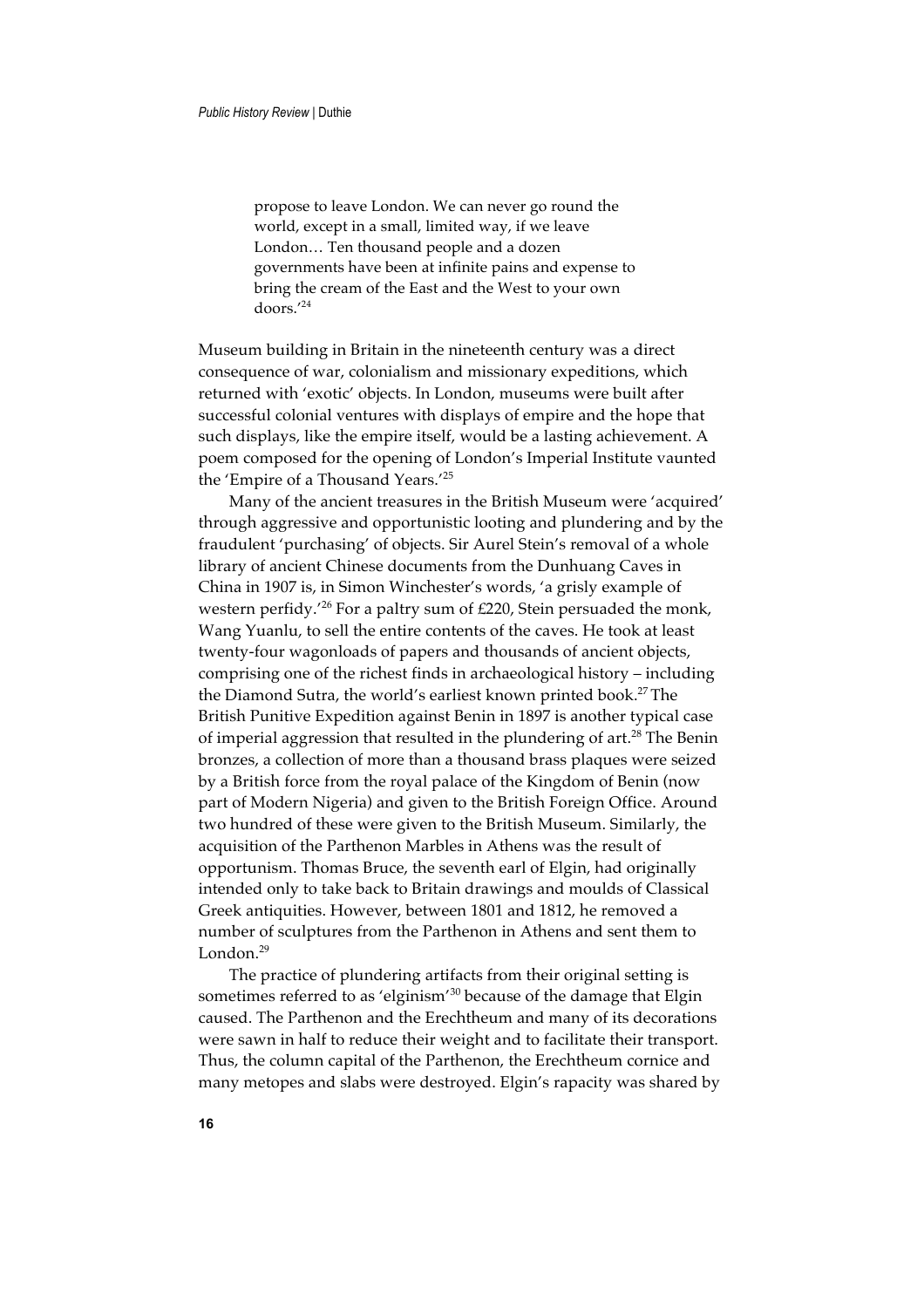his associates. Thomas Lacy suggested the removal of the entire Pandrossium and expressed his regret that the transport of the pieces he found in Olympia would be too expensive while Philip Hunt was disappointed that the two lions over the gate at Mycenae were too heavy to remove.31 Christopher Hitchens, a leading advocate for the return of the so-called 'Elgin Marbles' and other antiquities, argues that these objects were removed from their natural environment and from the space that they were intended to occupy.<sup>32</sup> When an ancient work of art is removed from its original setting, its value and archaeological interest remain. However, if left *in situ* it constitutes an aesthetic and historical entity.

Due to its international standing and the historical significance of its collections, the British Museum has been the target for most repatriation requests in the United Kingdom. Between 1970 and 1999, it received twenty-seven foreign requests for repatriation.<sup>33</sup> At the same time, the climate of opinion has increasingly become one of greater willingness to at least consider the possibility of returning certain objects in western museums to their place of origin. The main impetus for repatriation has come from former colonies in which indigenous, minority and suppressed cultures were unable to resist the original removal of historical objects. Their relationship with dominant western powers has changed, as they are now sovereign entities in their own right and able to defend their cultural property. Greece, Egypt and China have enacted strict cultural property laws investing ownership of antiquities found or thought to have been found within their state jurisdiction – they are state property and their export is forbidden without state permission.<sup>34</sup>

There is now a widespread recognition among museum professionals throughout the world that museums should treat the material products of other cultures as more than 'exotica' or 'primitive' curios. As Robert Aldrich observes: 'Most European countries wanted to move on from the imperial age, pushing the ideas that had underpinned imperialism out of the way and sometimes wilfully forgetting the imperial past and neglecting its legacy.'35 This process has been particularly assertive in colonised countries in which indigenous populations were dispossessed. The Commonwealth Institute, the Museum of African and Oriental Arts, Amsterdam's Tropenmuseum and the Africa Museum have all overturned colonialist language and imagery in their galleries. However, despite considerable pressure from foreign governments, the British Museum has refused to follow suit and return the art and antiquities that it acquired under the aegis of empire. Its position encapsulates the challenges inherent in presenting empire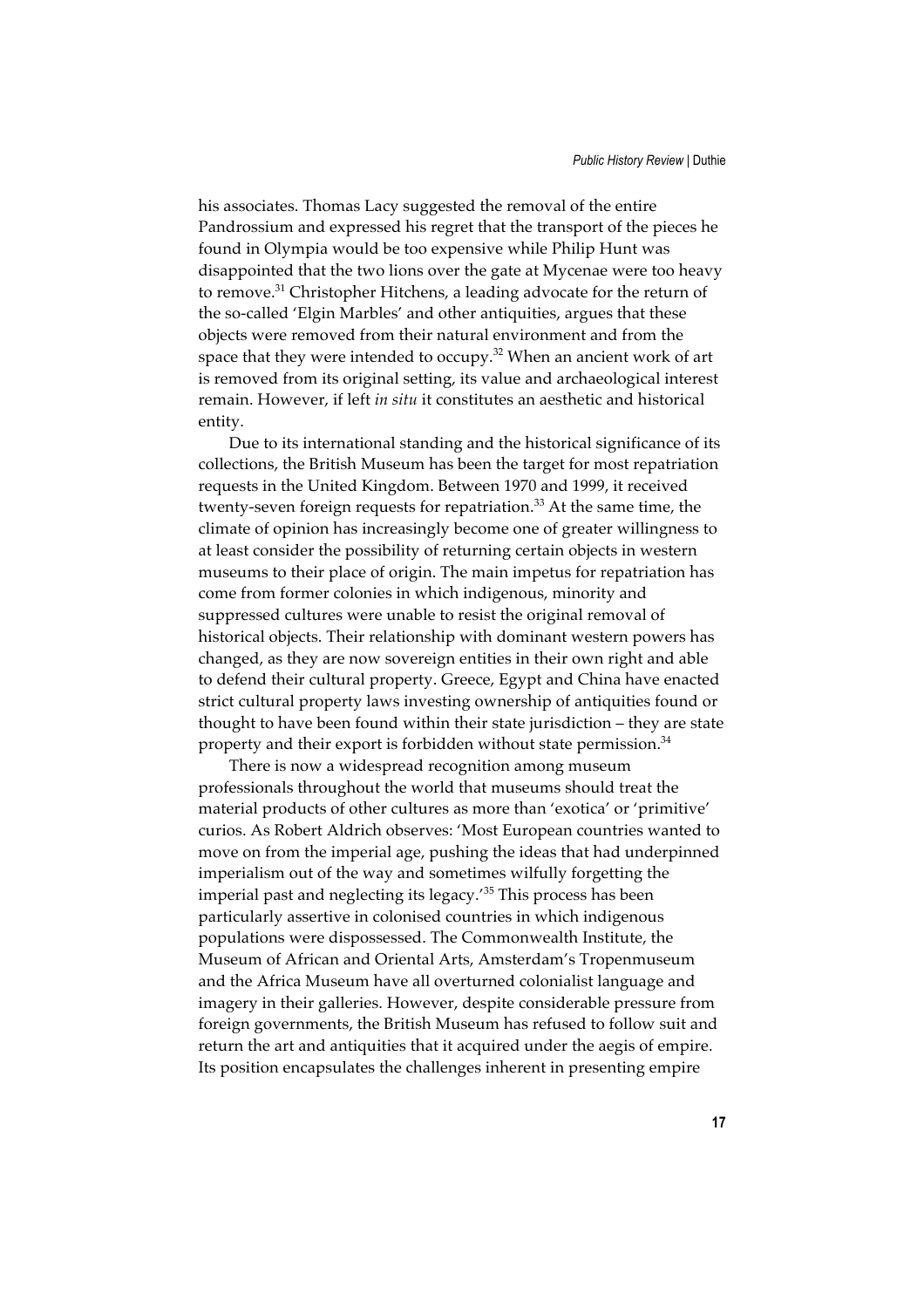and its legacy to contemporary, post-imperial audiences. Having inherited a colonial collection, the trustees of the British Museum are faced with the multi-faceted problems of exhibiting an imperial heritage within a post-imperial context. Robert Aldrich describes this predicament of imperial institutions: 'When the colonial flags were lowered, what was to become of museums that lost their very reason for being?'36 In the case of the British Museum, persistent claims to ancient heritage and its inflexible response to demands for repatriation reinforce its past imperialist policies.

Since his appointment in 2002, McGregor has tried to overturn this perception of the museum as the quintessential imperial institution, looting the world and acquiring the trophies of global power for the glorification of Britain. The museum's policy of 2007<sup>37</sup> stipulates that it will comply with the principles set out in *Combating Illicit Trade: Due Diligence Guidelines for Museums, Libraries and Archives on Collecting and Borrowing Cultural Material* (2005). The museum will not acquire objects unless they are legally available for acquisition. If the museum is in any doubt it will not proceed with the acquisition. Nor will the museum accept any object without obtaining the confirmation of the donor, executor or seller that he or she owns the object and is able to transfer it. The museum adheres to the Convention on the Means of Prohibiting and Preventing the Illicit Import, Export and Transfer of Cultural Property (1970); the Return of Cultural Objects Regulations (1994); the *Dealing in Cultural Objects Act* (2003); and the *Treasure Act* (1996). In its official policy, the museum condemns the looting of antiquities and damage to archaeological sites. It no longer acquires objects that are known to result from such looting and will usually only acquire archaeological and heritage objects that have documentation to show a legal history back to the UNESCO Convention of 1970. The Museum's official policy concludes with a declaration that it will 'pay due respect to the moral rights of other individuals, groups or organisations.'<sup>38</sup>

However, despite its recent legislation, the museum insists that the objects acquired under the British Empire are now part of the museum and, more broadly, the cultural heritage of the nation. As the museum's acquisitions policy states, its antiquities were legitimately accrued 'in the light of the period during which the material was acquired.<sup>'39</sup> The British Museum remains unapologetic about the history of its early collections and fails to reconcile its current policies with its past acquisitions. In *The Guardian* Neil McGregor even referred to repatriation as 'yesterday's question… Questions of ownership depend on the thought that an object can only be in one place. That's no longer true.'40 Moira Simpson rightfully refutes this dismissive attitude: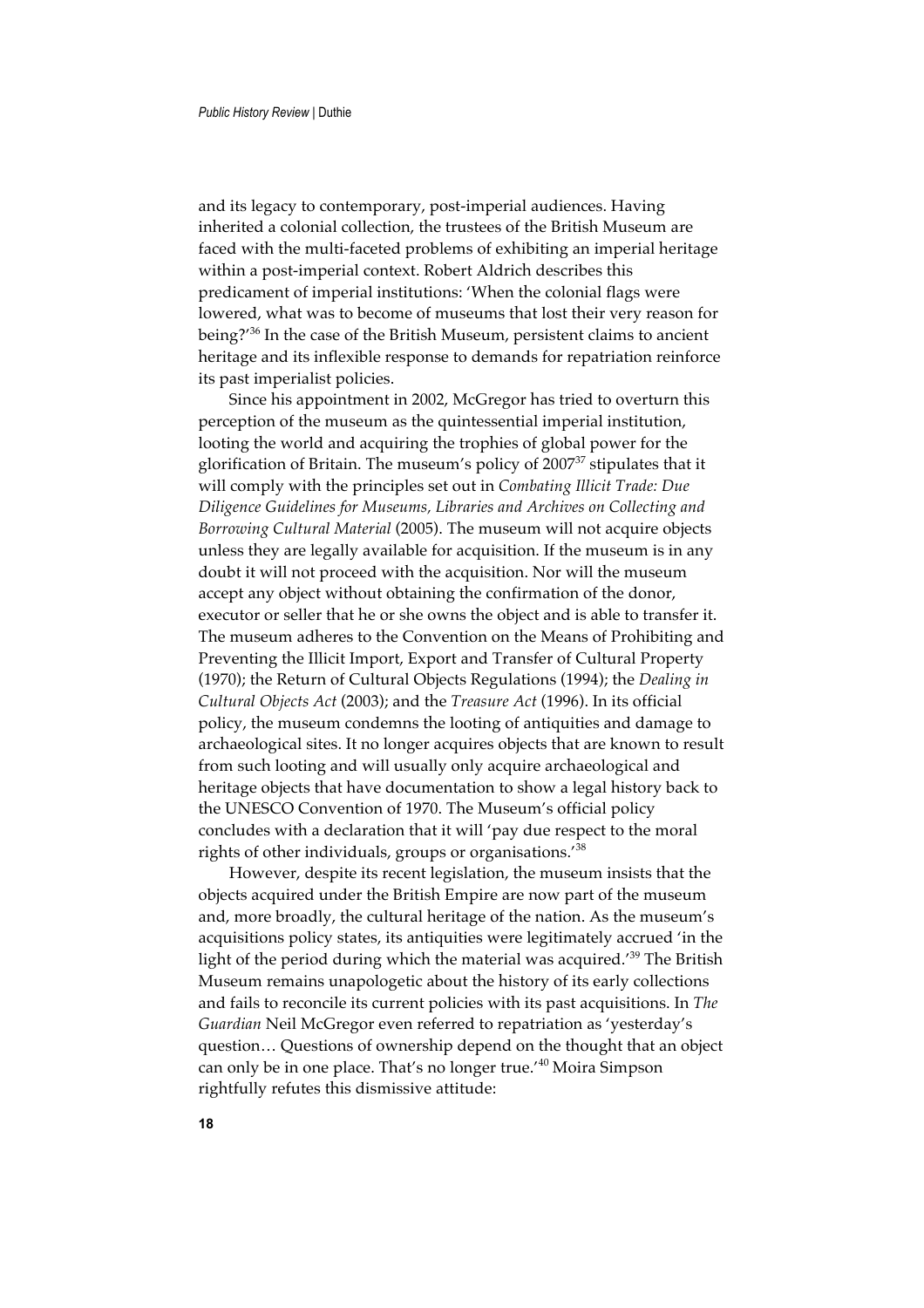If museums are to demonstrate that they have shaken off the colonial mantle, they must address fully the issue of repatriation. To have a blanket 'no returns' policy reflects a failure to recognise or acknowledge the relevance of the concepts of spiritual ownership, cultural patrimony and the cultural importance of certain objects to cultures that did not die out in the nineteenth century, as was expected.<sup>41</sup>

Defending the founding practices and principles of the British Museum, the present trustees have retained this 'colonial mantle.' As well, the 'redefinition' of the principles of the British Museum as a universal museum has had some interesting manifestations in the last few years. In 2008, *The Times* declared that the 'British Museum is the best in the world'42 and in a series of well-orchestrated anniversary celebrations, exhibitions and media events in 2003, the British Museum sought to reinforce its eighteenth-century Enlightenment identity as a universal museum – a showcase of the finest achievements of world 'civilisation', which could be surveyed as a grand historical narrative. Central to this effort was Neil McGregor's decision to assemble parts of the museum's collections that had been dispersed throughout London in order to reunite them with the main collection. Many of these objects had been collected by the museum under the British Empire for national selfcongratulation and self-satisfaction. As McGregor declared: 'We'll be back to 1753 with the whole world under one roof.'<sup>43</sup>

Another effort to 'share' its collection was made in 2005 when the British Museum funded an exhibition called 'Hazina: Traditions, Trade and Transitions in Eastern Africa' in order to create stronger cultural links with Africa. According to McGregor: 'It has told the story of the region, the links between cultures over centuries and the things that tie those cultures together.<sup>'44</sup> A circumcision mask from western Kenya and a headdress made from human hair from Uganda were among the 140 artifacts from the British Museum that were displayed in Nairobi – the first time the museum has lent objects to Africa. However, the exhibition sparked debate about whether such objects should be returned to their home countries: 'We feel this is going to be the central theme [of debate]: why are these objects, which come from here, kept in Britain?', said Idle Omar Farah, director-general of the National Museums of Kenya.45 Farah hoped that by providing adequate security and environmental conditions for the artifacts he might eventually secure longer-term loans for the National Museum's Nairobi base. According to Kimani wa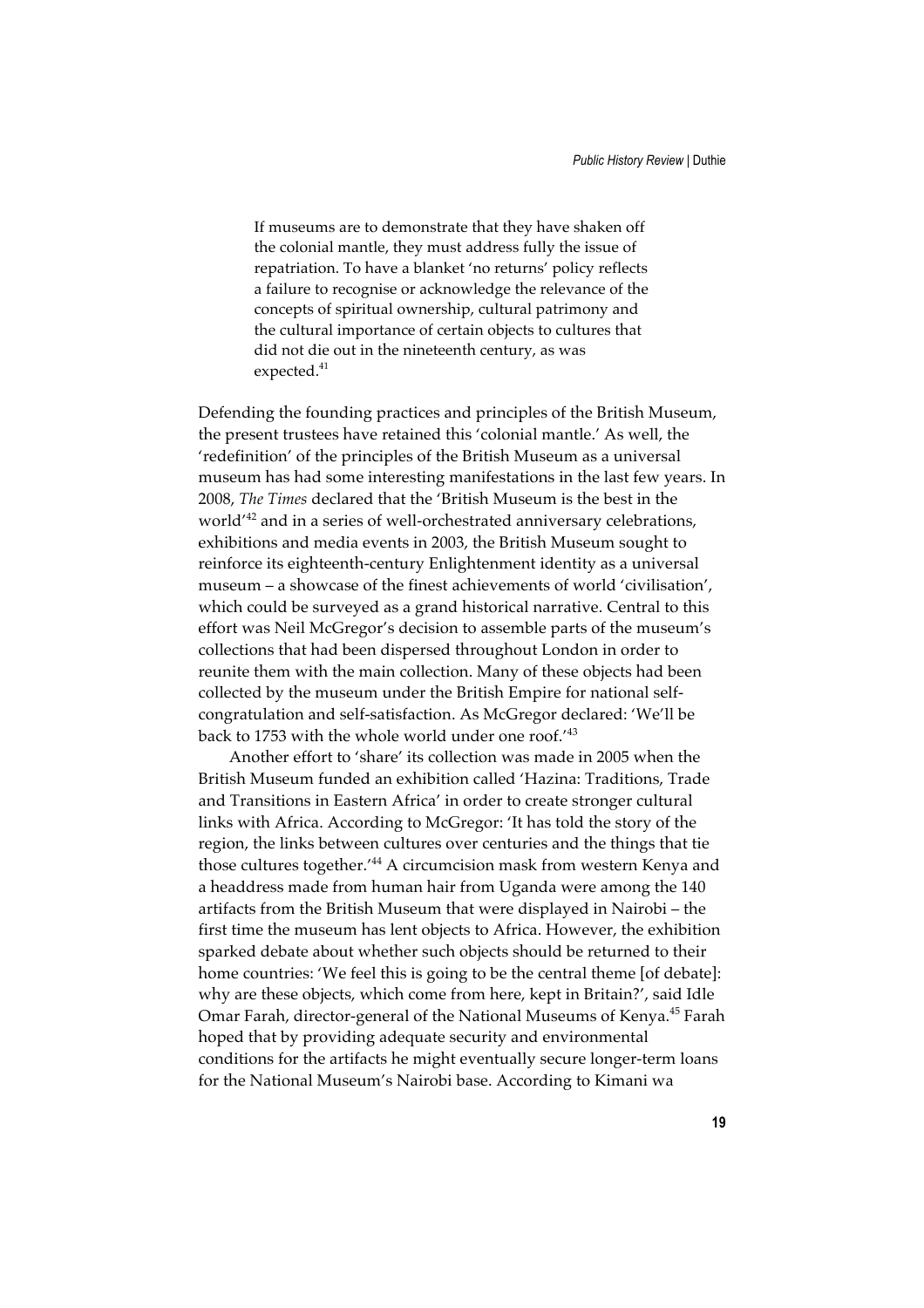Wanjiru, of the Nairobi-based *Standard* newspaper, most of the objects were taken during the colonial period: 'We have to ask, what were the circumstances under which they were taken? How were the objects used? What "knowledge" was extracted from them?'<sup>46</sup>

In response to such questions, the British Museum asserts that it is an appropriate 'custodian' with an inalienable right to its disputed artifacts under British law. Central to its stance on issues of cultural ownership and repatriation is its claim that the museum's founding legislation prevents them from deaccessioning material from collections:

> 1<sup>st</sup>. That the collection be preserved entire without the least diminution or separation. 2<sup>nd</sup>. That the same be kept for the use and benefit of the public, who may have free access to view and peruse the same, at all stated and convenient seasons agreeably to the Will and intentions of the Testator, and under such restrictions as the Parliament shall think fit.<sup>47</sup>

More recently, the *British Museum Act* of 1963 prohibited the museum from selling any of its valuable artifacts, even the ones not on display.<sup>48</sup> A legalistic approach has been applied as leverage in obtaining returns or stemming the illicit flow of art treasures. However, the British Museum does not assume this approach. While Australian and American legislative changes give indigenous populations ownership over the remains of deceased ancestors, under British law there is no right of ownership over human remains.<sup>49</sup> In Britain, the matter of repatriation has not received formal consideration from the Museums and Galleries Commissioners. This was demonstrated in the British High Court in May 2005 in relation to Nazi-looted artworks held at the museum. It was ruled that these could not be returned. The judge, Sir Andrew Morritt, ruled that the *British Museum Act* cannot be overridden by a 'moral obligation' to return works known to have been plundered.<sup>50</sup>

The British Museum's other claims to classical antiquities are implicitly imperialistic, particularly its argument that cultural artifacts should remain in London because it is Europe's largest and most visited city. Advocates of universal museums maintain that cultural treasures should be stored where they can be visited by a large number of people. By maintaining a worldwide-oriented collection in one location, the British Museum prides itself on being a 'world heritage centre', a 'central meeting-point' and 'the whole world in one building.'<sup>51</sup> It maintains, too, that the museum provides a valuable context for objects that have been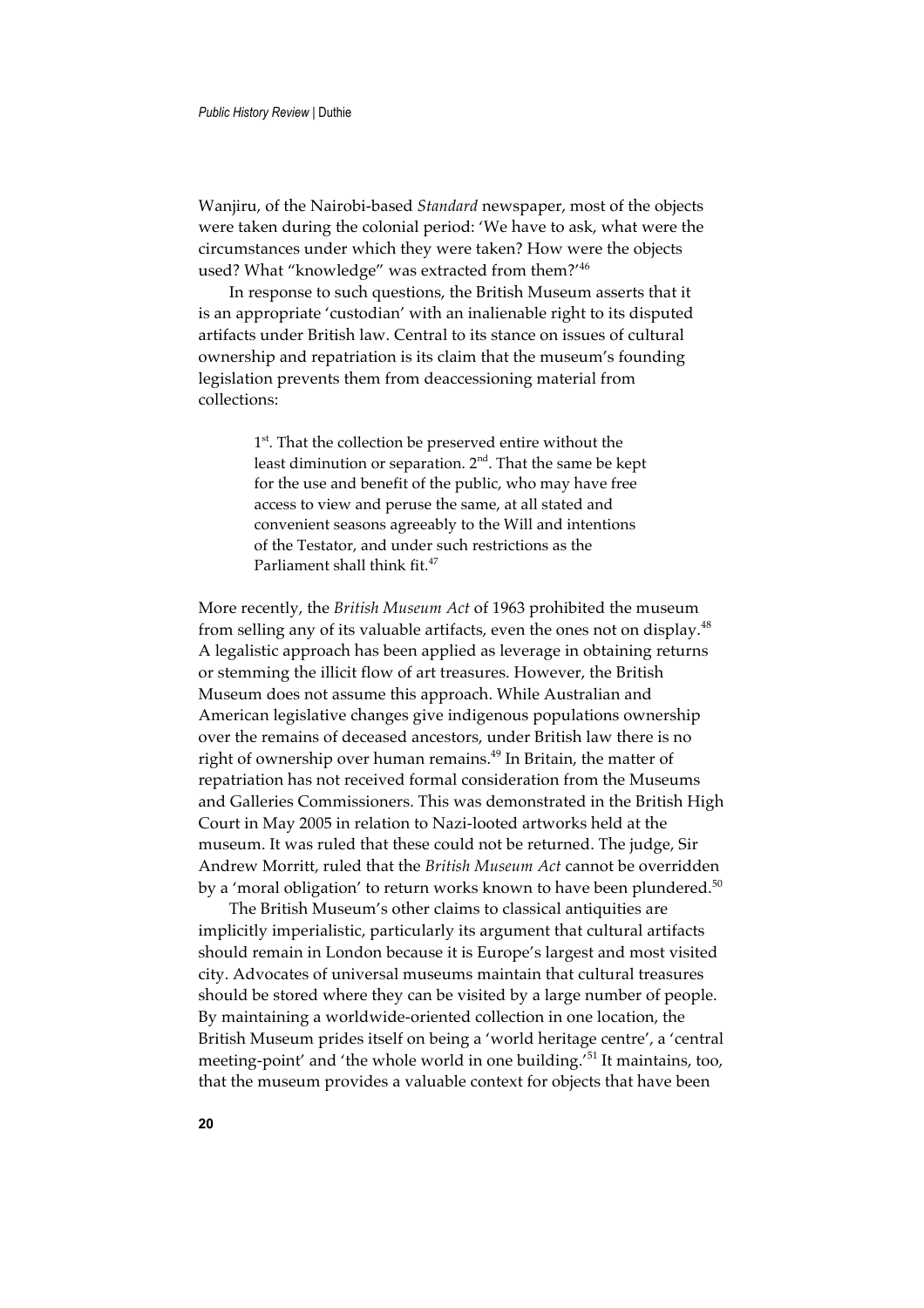displaced from their original source. Cuno argues that the museum's objects benefit from their setting, where they can be seen free of charge alongside other artifacts from all over the world.<sup>52</sup> The British Museum is concerned that if restitution demands were met, the world's great museums would be emptied.<sup>53</sup>

Underpinning the museum's position is the assumption that the source nations of antiquities are unable to house and maintain their own objects and that they need London to preserve their history and heritage. In defending its refusal to lend the Elgin marbles to Athens, the British Museum recently adopted the position that it is a better custodian of ancient antiquities than Greece. Dorothy King, who advocates the retention of the Elgin Marbles in Britain, declares: 'The Greek government's attitude to its history and culture leave much to be desired… Through its apathy and indifference it has allowed many of the sculptures and monuments in its care to become damaged.'54 In its various publications on the Parthenon Marbles, the British Museum presents Elgin as a 'lover of antiquity'55 dedicated to rescuing the Athenian sculptures from destruction. In his discussion of the acquisition of the Rosetta Stone, Cuno claims that Egypt had little regard for the land's ancient heritage, and that until the final decades of the nineteenth century, Egyptians showed little interest in their ancient past, despite the evidence of it all around them. Cuno suggests that it was only after Europe found the Rosetta Stone and deciphered its hieroglyphics that the Egyptians became interested in their ancient heritage.<sup>56</sup> Both the British Museum and its supporters argue that the Museum has provided protection for artifacts that would have been damaged or destroyed if left in their original environment.

Although this may have been true at the time, it does not necessarily pertain today. Hitchens, Greenfield and Robin Rhodes, among others, declare that the artifacts should now be returned to their countries of origin if there is sufficient expertise and desire there to preserve them.<sup>57</sup> British claims that Greece would have nowhere to display the Parthenon Marbles if they were returned are no longer relevant. In 2008, the Acropolis Museum in Athens<sup>58</sup> was completed to house them. The museum is equipped with sophisticated technology for the protection and preservation of exhibits. The marbles are well lit in the top floor of the museum and exhibited under the natural sunlight that characterises the Athenian climate, in the way that the Ancient Greeks intended them to be seen. About half of the sculptures, inscriptions and architectural columns from the Parthenon are now displayed in the museum. However, a visitor to the museum is instantly drawn to a series of veiled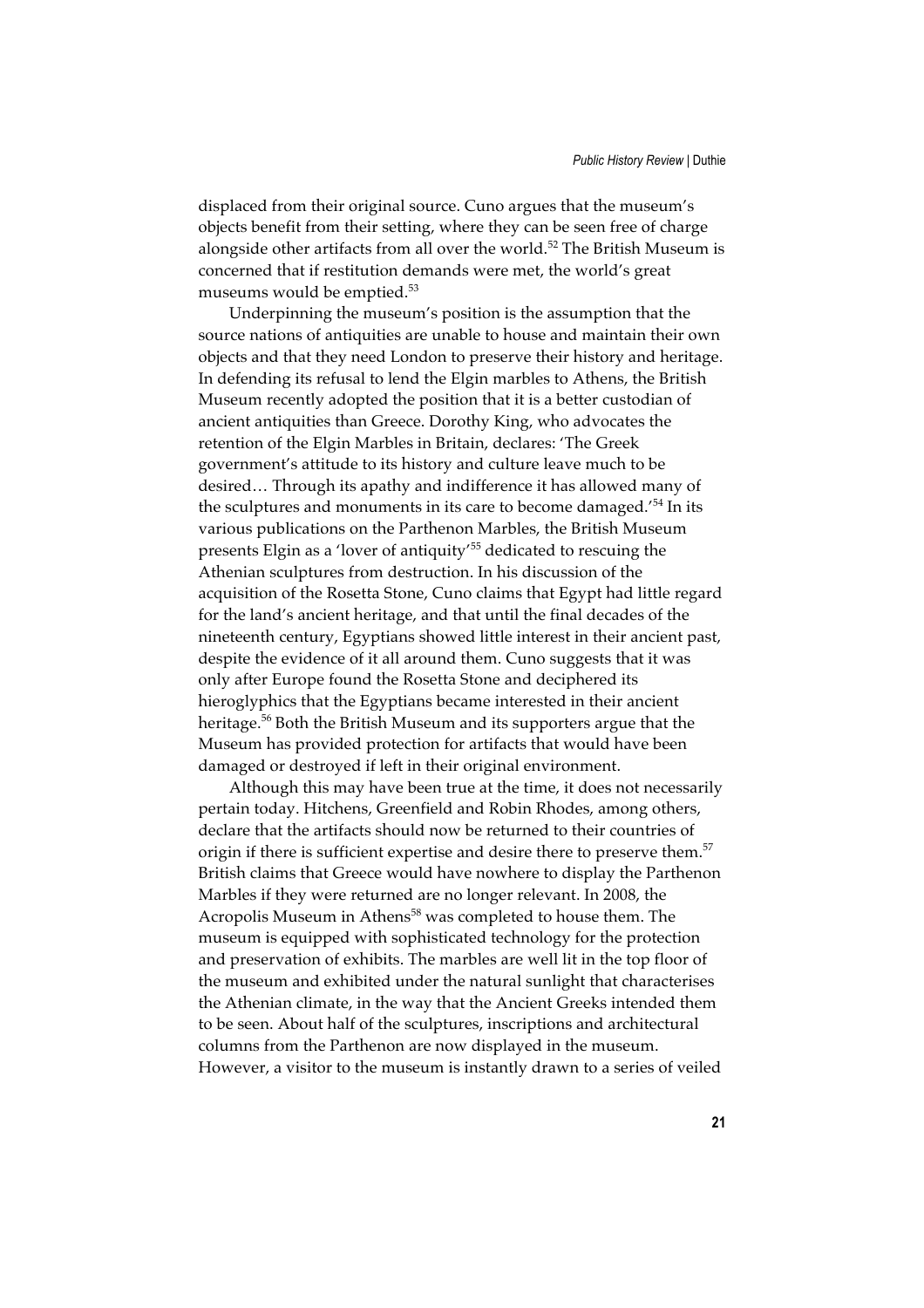plaster casts representing the absent marbles housed in the British Museum without natural light.

For as long as classical antiquities are displayed in the British Museum it is inevitable that they will be interpreted from a British point of view. The museum is primarily a *British* institution. It was established by a British Parliamentary Act for the British people. As *The Times* wrote in 2008, the British Museum is 'an iconic national establishment… the first public institution to be called British and the oldest British organisation.'59 While the museum uses its Greek, Egyptian and Chinese objects to represent and interpret these ancient civilisations, by rejecting repatriation requests, it does not allow nation states to formulate their own interpretations. As Philip Kohl suggests, the colonised and the conquered have been deprived of objects that are central to their historical narratives of identity.<sup>60</sup>

Classical antiquities serve the interests of a nation by contributing to the formation of historical and nationalist narratives. Museum objects foster the self-esteem of the nations in which they were created and discovered and source nations frequently invoke cultural nationalism when they make their requests for repatriation. The Greek government, for instance, believes that the Parthenon Marbles are inherent to Greece's history and culture, declaring: 'They embody its spirit and connect modern Greeks to their ancient ancestors and confirm ancient legitimacy on their modern government.'61 In 1983, the Minister of Culture in Greece, Melina Mercouri, expressed this notion in very emotive terms: 'This is our history, this is our soul. They are the symbol and the blood and the soul of the Greek people.'62 Similarly, Zahi Hawass, the director of the Supreme Council of Antiquities in Cairo, insists that the Rosetta Stone should be returned to Egypt because 'it is the icon of our Egyptian identity.'63 The Stone's significance lies in the role it played in deciphering ancient Egyptian hieroglyphs from which the history of ancient Egypt has been written as the origins of modern Egypt. In the same vein, Nigeria insists that the Edo people used the Benin Bronzes to mark important dates in their history and that the removal of these objects left a vacuum in the records of Benin history. The centennial of the British expedition in Benin in 1997 emphasised the fact that Benin artifacts were still housed in overseas museums and this issue became the focus for a campaign at that time. A major exhibition of African art at the Royal Academy was targeted as a means of highlighting the circumstances under which some items in museum collections were acquired. On their website, the African Reparations Movement showed images of African artifacts that were included in the exhibition, declaring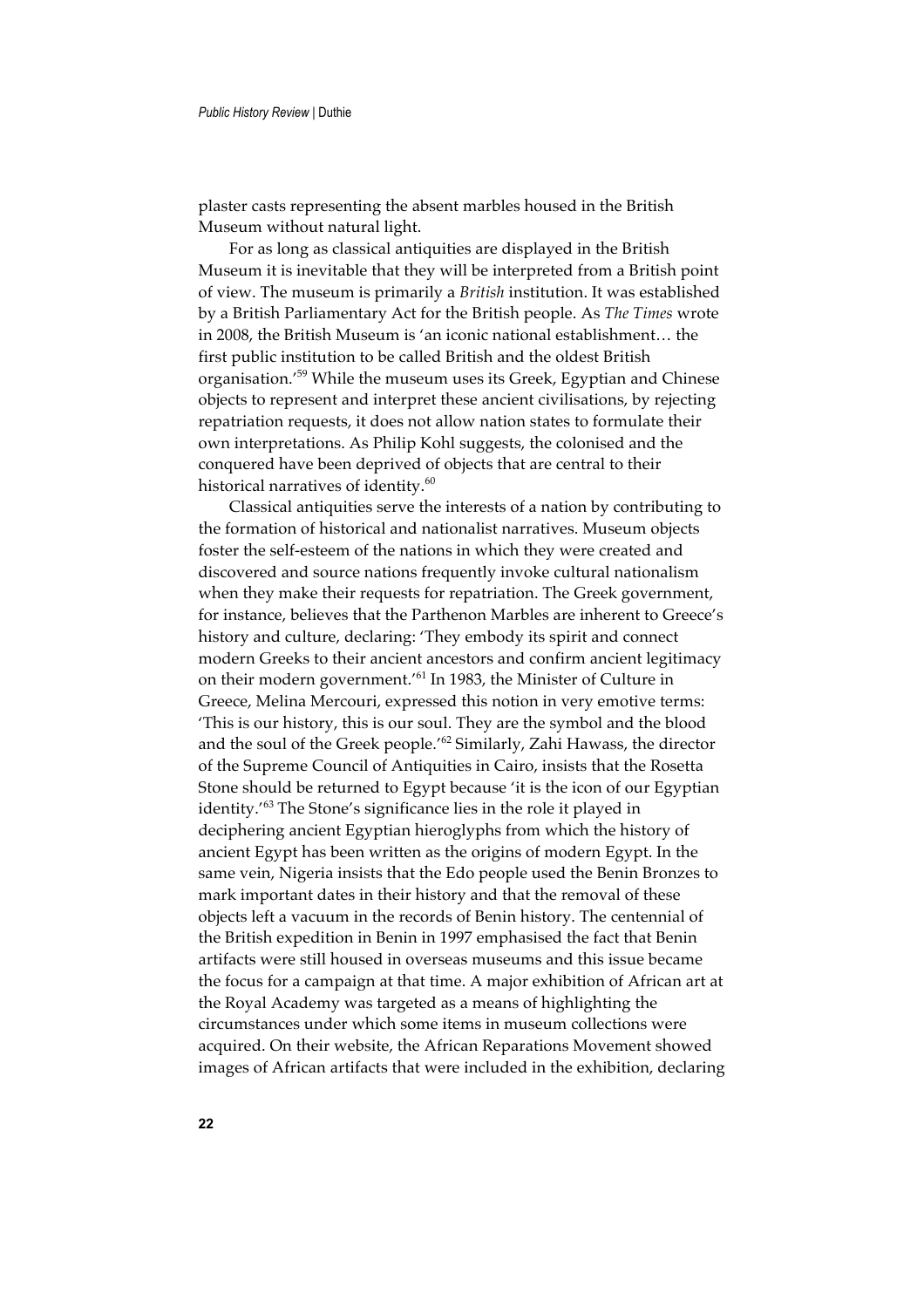that many of them had been acquired by theft. It displayed the photographs emblazoned in red lettering with the word stolen!'<sup>64</sup>

These debates and the British Museum's response highlight crucial issues about the role and function of museums in general and the ownership of works of art in particular. As John Merryman, Professor of Art at Stanford University astutely observes, collecting art has always been the domain of the rich, including individuals and nations. Power is a major factor that has distributed art around the globe.<sup>65</sup> The issues of who owns antiquity are highly complex. 'Unprovenanced'<sup>66</sup> antiquities are ones with gaps in their chain of ownership. Antiquities have sometimes originated in cultures that are no longer extant or are of a very different kind from the modern, national culture claiming them. When the Rosetta Stone was acquired, for example, there was no independent state of Egypt: 'What is the relationship between, say, modern Egypt and the antiquities that were part of the land's Pharaonic past? The people of modern-day Cairo do not speak the language of the ancient Egyptians, do not practise their religion, do not make their art, wear their dress, eat their food, or play their music, and they do not adhere to the same kinds of laws or form of government the ancient Egyptians did. All that can be said is that they occupy the same… stretch of the earth's geography.'<sup>67</sup> However, well known cases that have been outstanding for many years, including the Greek government's claim for the return of the Parthenon Marbles and Nigeria's calls for the return of the Benin artifacts are less ambiguous. It should be possible to claim legally all materials that have been taken by force, by unequal treaty, by theft or by fraud.

Cultural property and its stewardship have long been the concerns of museums, archaeologists, art historians and nations, but recently the legal and political consequences of collecting antiquities have also attracted public attention. In this climate, the British Museum, a former imperial museum, is compelled to re-examine the role that it can and should play today. Despite its claims that it has re-defined its public image, the museum's attempted transition to a post-imperial context has been confused and deeply uneasy. It remains an imperial institution in a post-imperial world. By retaining the museum's original philosophy and principles, the museum is reenacting the attitudes and ethics of its imperial founders. As Moira Simpson writes, the museum is 'a mirror reflecting the views and attitudes of dominant cultures, and the material evidence of the colonial achievements of the European cultures in which museums are rooted.'<sup>68</sup>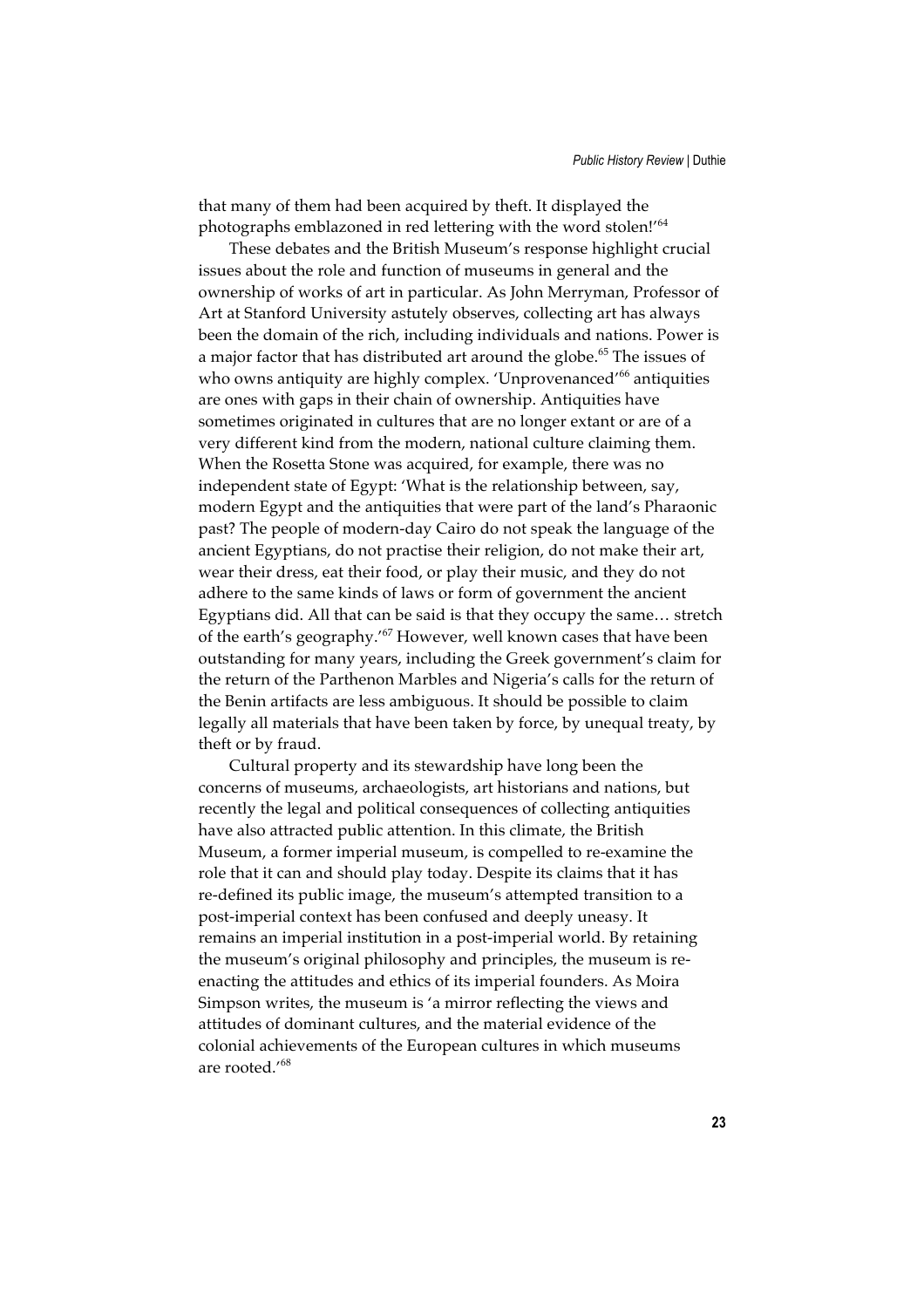## **Endnotes**

- 1 What Does it Mean to be a World Museum? Celebrating the 250th Anniversary of the Public Opening of the British Museum: A Lecture by Neil McGregor. (Online). Available: http://www.britishmuseum.org/the\_museum/museum\_in\_london/event\_archive/250\_lect\_<br><u>ure.aspx</u> (Accessed 11 Apr. 2010).
- <sup>2</sup> British Museum, *The British Museum and its Collections*, British Museum Publications, London, 1982, p5.
- 3 Arthur MacGregor, *Sir Hans Sloane: Collector, Scientist, Antiquary, Founding Father of the British Museum*, British Museum Press, London, 1994, p47. <sup>4</sup>
- <sup>4</sup> A. E. Gunther, 'The Royal Society and the Foundation of the British Museum, 1753-1781', in<br>Notes and Records of the Royal Society of London, vol 33, no 2, 1979, p209.
- <sup>5</sup> Marjorie Caygill, *The Story of the British Museum*, British Museum Press, London, 1981, p23.<br><sup>6</sup> Edward Miller, *That Noble Cabinet: A History of the British Museum*, Ohio University Press,
- Ohio, 1974, p100.
- <sup>7</sup> Antonio Paolucci, *Great Museums of Europe: The Dream of the Universal Museum*, Skira, Milan, 2002, p124.
- <sup>8</sup> Miller, *That Noble Cabinet: A History of the British Museum*, p299.
- 9 See the British Museum's website. Available:
- http://www.britishmuseum.org/learning/families\_and\_children.aspx (Accessed 11 Apr. 2010).
- <sup>10</sup> British Museum History of the Collection. (Online). Available:<br>http://www.britishmuseum.org/the\_museum/history\_and\_th http://www.britishmuseum.org/the\_museum.org/the\_museum/history\_and\_the\_building/history\_of\_the\_co llection.aspx (Accessed 11 Apr. 2010).
- <sup>11</sup> Marjorie Caygill, *Treasures of the British Museum*, H.N. Abrams, New York, 1985, p199.<br><sup>12</sup> Caygill, *The Story of the British Museum*, p3.<br><sup>13</sup> Tim Barringer and Tom Flynn (ods), Colonialism and the Object: Eunice M
- 
- 13 Tim Barringer and Tom Flynn (eds), *Colonialism and the Object*: *Empire*, *Material Culture and the*
- <sup>14</sup> See the British Museum's website. Available:
- http://www.britishmuseum.org/the\_museum.aspx (Accessed 11 Apr. 2010).
- 
- <sup>15</sup> 'Neil MacGregor Lifts British Museum's Ambition to New Heights,' *The Times*, 18 July 2009. 16 James Cuno, *Who Owns Antiquity? Museums and the Battle over our Ancient Heritage*, Princeton University Press, Princeton, 2008, pxix.
- <sup>17</sup> Bryan Appleyard, 'Behind the Scenes at the British Museum: From Imperial War Chest to Global Resource - the British Museum's latest plan, suggests its director, Neil MacGregor, is to let everyone write their own history.' *The Sunday Times*, 6 May 2007.
- 18 What Does it Mean to be a World Museum? Celebrating the 250th Anniversary of the Public<br>Opening of the British Museum: A Lecture by Neil McGregor.
- <sup>19</sup> Appleyard, 'Behind the Scenes at the British Museum: From Imperial War Chest to Global Resource.' The Sunday Times, 6 May 2007.
- <sup>20</sup> Barringer and Flynn (eds), *Colonisation and the Object: Empire, Material Culture and the Museum*, p27.<br>
<sup>21</sup> ibid, p12.
- 
- <sup>22</sup> Quoted in Caygill, *The Story of the British Museum*, p66.
- <sup>23</sup> Barringer and Flynn (eds), *Colonisation and the Object: Empire, Material Culture and the Museum*,
- p43. <sup>24</sup> Moncure Daniel Conway, *Travels in South Kensington*, Harper and Brothers, London, 1882, pp21-3. 25 See Chris Brooks and Peter Faulkner, *The White Man's Burden: An Anthology of British Poetry of*
- *the Empire*, Exeter University Press, Exeter, 1996, p285.
- <sup>26</sup> Simon Winchester, *The Man who Loved China: The Fantastic Story of the Eccentric Scientist who Unlocked the Mysteries of the Middle Kingdom*, Harper Collins, New York, 2008, p138. 27 ibid, p138.
- 28 For descriptions of this acquisition, see Philip Dark and Forman Werner, *Benin Art,* Hamlyn, London, 1960; Jeanette Greenfield, *The Return of Cultural Treasures*, Cambridge University Press, Cambridge and New York, 1989, pp141-48; Eko Eyo, 'Repatriation of Cultural Heritage: The African Experience', in Flora Kaplan (ed), *Museums and the Making of 'Ourselves': The Role of Objects in National Identity*, Leicester University Press, London, 1994, pp 335-42; Ormande Dalton and Charles Read, *Antiquities from the City of Benin and from other Parts of Africa in the British Museum*, British Museum Press, London, 1899.
- 29 For descriptions of the removal of the Elgin Marbles, see B.F. Cook, *The Elgin Marbles*, Harvard University Press, Cambridge and Massachusetts, 1984; Jacob Rotheberg, *'Descensus ad Terram': The Acquisition and Reception of the Elgin Marbles*, Arcade, New York, 1997; Christopher Hitchens, *The Elgin Marbles: Should They Be Returned to Greece?*, Verso, New York,